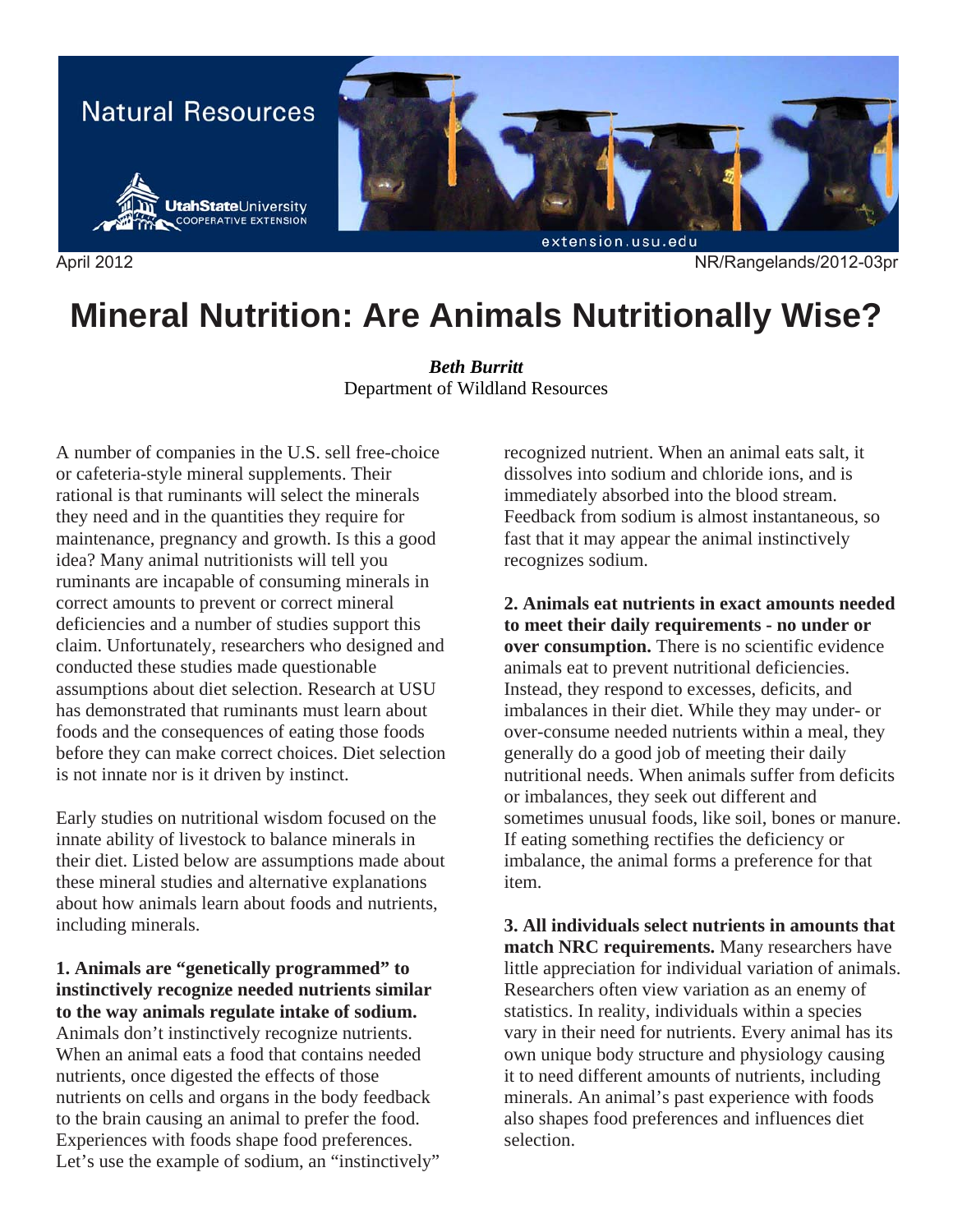**4. Social learning and culture are not considered in nutritional wisdom.** Social learning and culture are critical for animals to acquire nutritional wisdom. Animals that learn about foods from mom or herdmates are more productive than animals that have to learn about foods solely by trial and error. Wild animals are often considered better than livestock at balancing their diet. However, wildlife have an advantage over livestock because they tend to stay with their mothers until they are much older, aiding in the transfer of information about foods and environment over a longer period of time. They also tend to live in the same place for generations enabling one generation to pass on information about surviving in their environment to the next generation (Provenza and Villalba, 2006).

If animals can learn to prefer foods that contain needed nutrients, then why didn't they learn to consume minerals in the correct amounts when fed in cafeteria trials? Given the design of most mineral cafeteria trials, animals may have been more confused than educated about the value of minerals. Listed below are some possible problems with past studies that may have made it difficult for animals to consume minerals in expected amounts.

#### **1. Sodium was often mixed with every mineral.**

Many minerals are required in very small amounts and can be toxic if too much is eaten, so researchers mixed minerals with salt to limit intake. Unfortunately, animals only required a limited amount of salt each day and it may have either encouraged or limited the intake of other minerals. Also, given the flavor of salt, the minerals probably tasted similar. Animals discriminate among foods by flavor. If the minerals tasted similar, animals may not have been able to associate feedback from the mineral with its flavor.

**2. Flavor not color.** Researchers colored the minerals so livestock could discriminate among them. As stated above, animals discriminate among foods by flavor not color. If foods taste the same, they are the same to the animal regardless of how they look. We select foods the same way. If a bowl of jellybeans are all lime-flavored and you don't like lime jellybeans, then you won't eat them even if they are in different colors. It's flavor that matters.

**3. Prevent vs. rectify.** Researchers expected animals to eat minerals to prevent deficiencies but animals eat to correct, not prevent, deficiencies. When animals eat diets adequate in nutrients, they usually continue to eat the same diet. If animals are deficient in nutrients, they seek new foods. Animals develop preferences for foods that correct deficiencies.

**4. NRC recommendations.** Researchers thought animals would eat minerals in the amounts recommended by NRC. However, NRC recommendations are often higher than an animal's needs. Some minerals can be stored in the body and don't need to be eaten daily. In addition, many minerals are only needed in small amounts, a few grams or milligrams per day. A single bite may be more than an animal needs for the day. Finally, whether or not an animal consumes a mineral depends on the mineral status of the animal and the composition of the mineral compound offered. For example, cows deficient in calcium tend to avoid phosphorus (Provenza and Villalba, 2006).

## **Learning About Mineral Supplements**

Considering the complexities of plants and landscapes, most researchers never imagined that animals were learning about the foods they eat. A better understanding of diet selection is leading to better experiments to determine if animals can learn to rectify mineral deficiencies. One important change in these studies is allowing animals the opportunity to pair the flavor of a mineral with recovery from a deficit of that mineral.

In one study, lambs avoided phosphorus (P) when P was fed in excess, and increased their preference for P during periods of P deficiency (Villalba et al., 2006). In another study, sheep on a P-deficient diet increased intake of a P supplement when given a choice between a P or calcium (Ca) supplement. Conversely, sheep eating a Ca-deficient diet ate more of a Ca supplement than sheep fed a diet high in Ca (Figure 1). During the trial, we observed something we'd never seen, lambs licked and chewed the dirt not only in their own pens but also in their neighbors' pens. Lambs also licked urine puddles while their neighbors were urinating and ate feces from their neighbor's pens. Lambs in the study were randomly assigned to pens, so lambs on a high P and low Ca diets were often penned next to lambs on a low P and high Ca. They were apparently alleviating their mineral deficiency by